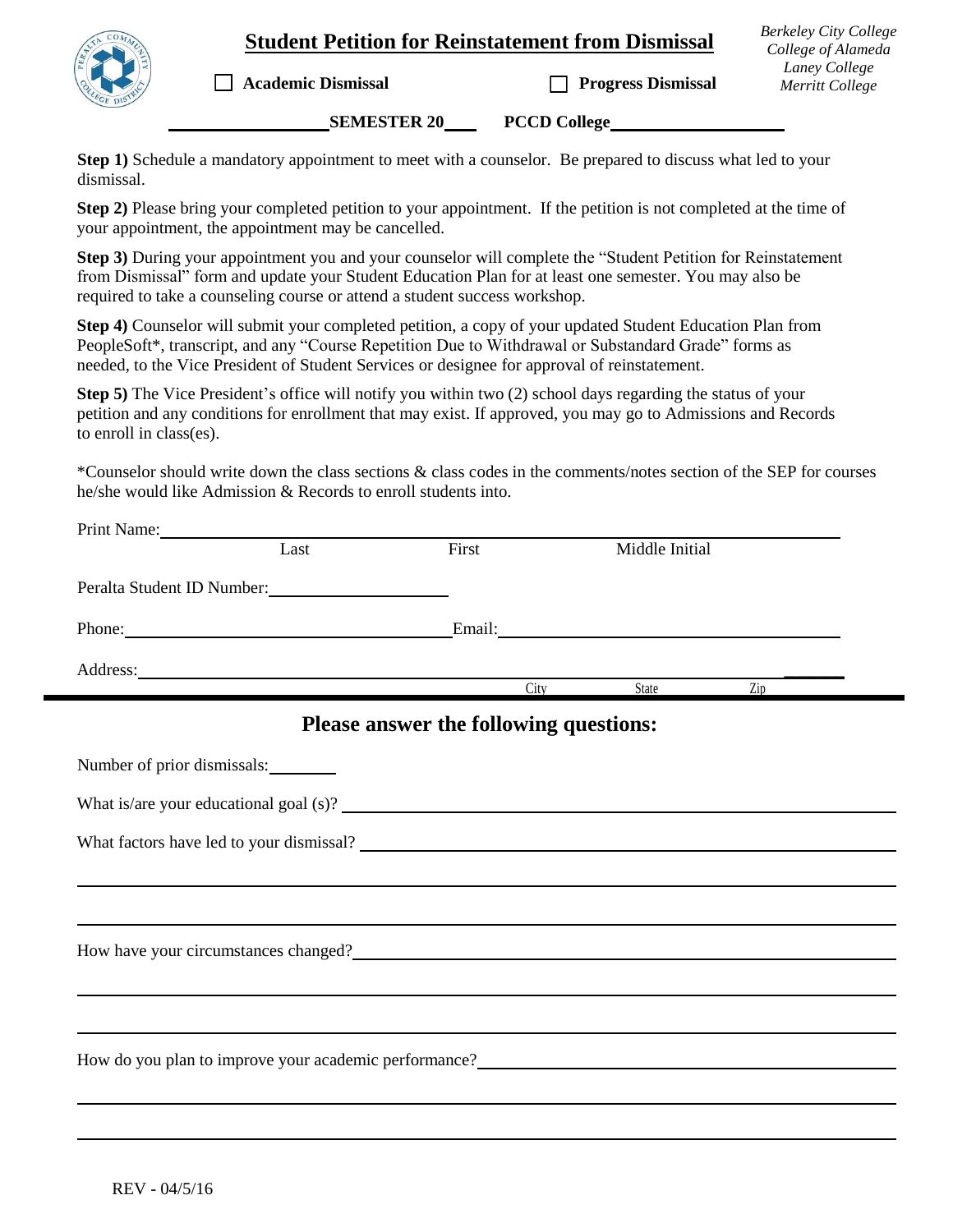|                                                                                                                                                                                                                                |                            | <b>Counselor Recommendations/Contract</b>                                     |                        |  |  |  |  |
|--------------------------------------------------------------------------------------------------------------------------------------------------------------------------------------------------------------------------------|----------------------------|-------------------------------------------------------------------------------|------------------------|--|--|--|--|
| Compliance with previous recommendations: $\Box$ Yes                                                                                                                                                                           |                            | $\Box$ No                                                                     |                        |  |  |  |  |
|                                                                                                                                                                                                                                |                            |                                                                               |                        |  |  |  |  |
| Schedule an appointment with a counselor by _____________ to develop or update your Student Education Plan                                                                                                                     |                            |                                                                               |                        |  |  |  |  |
| Take advantage of the following services:                                                                                                                                                                                      |                            |                                                                               |                        |  |  |  |  |
|                                                                                                                                                                                                                                |                            |                                                                               |                        |  |  |  |  |
| (Financial Aid, Library, EOPS, DSPS, Tutoring, Wellness Center etc.)<br>Follow the recommendations of the Assessment Placement Exam in:                                                                                        |                            | $\Box$ English                                                                | $\Box$ Math $\Box$ ESL |  |  |  |  |
| Apply for Academic Renewal in _____________                                                                                                                                                                                    |                            | □ Complete "Course Repetition Due to Withdrawal or<br>Substandard Grade" Form |                        |  |  |  |  |
| <b>Attend Student Success Workshop</b>                                                                                                                                                                                         |                            |                                                                               |                        |  |  |  |  |
|                                                                                                                                                                                                                                |                            |                                                                               |                        |  |  |  |  |
| Attach copy of updated Student Education Plan with class codes - for A&R enrollment purposes                                                                                                                                   |                            |                                                                               |                        |  |  |  |  |
|                                                                                                                                                                                                                                |                            |                                                                               |                        |  |  |  |  |
|                                                                                                                                                                                                                                |                            |                                                                               |                        |  |  |  |  |
| Comments: Note and the set of the set of the set of the set of the set of the set of the set of the set of the set of the set of the set of the set of the set of the set of the set of the set of the set of the set of the s |                            |                                                                               |                        |  |  |  |  |
|                                                                                                                                                                                                                                |                            |                                                                               |                        |  |  |  |  |
|                                                                                                                                                                                                                                |                            |                                                                               |                        |  |  |  |  |
|                                                                                                                                                                                                                                |                            |                                                                               |                        |  |  |  |  |
|                                                                                                                                                                                                                                |                            |                                                                               |                        |  |  |  |  |
| I understand that failing to complete the above mentioned recommendations may result in my registration                                                                                                                        |                            |                                                                               |                        |  |  |  |  |
| being blocked for future semesters. The hold will be reinstated after approved enrollment.                                                                                                                                     |                            |                                                                               |                        |  |  |  |  |
|                                                                                                                                                                                                                                |                            |                                                                               |                        |  |  |  |  |
|                                                                                                                                                                                                                                |                            |                                                                               |                        |  |  |  |  |
|                                                                                                                                                                                                                                |                            |                                                                               |                        |  |  |  |  |
| Counselor Name (PRINT):                                                                                                                                                                                                        |                            |                                                                               |                        |  |  |  |  |
| Counselor Signature: Date: Date:                                                                                                                                                                                               |                            |                                                                               |                        |  |  |  |  |
|                                                                                                                                                                                                                                |                            |                                                                               |                        |  |  |  |  |
|                                                                                                                                                                                                                                |                            |                                                                               |                        |  |  |  |  |
|                                                                                                                                                                                                                                | <b>Vice-President/Dean</b> |                                                                               |                        |  |  |  |  |
|                                                                                                                                                                                                                                |                            |                                                                               |                        |  |  |  |  |
| $\Box$ Approved<br>$\Box$ Denied                                                                                                                                                                                               |                            |                                                                               |                        |  |  |  |  |
| Comments:                                                                                                                                                                                                                      |                            |                                                                               |                        |  |  |  |  |
|                                                                                                                                                                                                                                |                            |                                                                               |                        |  |  |  |  |
|                                                                                                                                                                                                                                |                            |                                                                               |                        |  |  |  |  |
|                                                                                                                                                                                                                                |                            |                                                                               |                        |  |  |  |  |
|                                                                                                                                                                                                                                |                            |                                                                               |                        |  |  |  |  |
| VPSS/Dean Signature: 2008 and 2008 and 2008 and 2008 and 2008 and 2008 and 2008 and 2008 and 2008 and 2008 and 2008 and 2008 and 2008 and 2008 and 2008 and 2008 and 2008 and 2008 and 2008 and 2008 and 2008 and 2008 and 200 |                            |                                                                               |                        |  |  |  |  |
|                                                                                                                                                                                                                                |                            |                                                                               |                        |  |  |  |  |
|                                                                                                                                                                                                                                | A&R                        |                                                                               |                        |  |  |  |  |
|                                                                                                                                                                                                                                |                            |                                                                               |                        |  |  |  |  |
|                                                                                                                                                                                                                                |                            |                                                                               |                        |  |  |  |  |
|                                                                                                                                                                                                                                |                            |                                                                               |                        |  |  |  |  |
|                                                                                                                                                                                                                                |                            |                                                                               |                        |  |  |  |  |